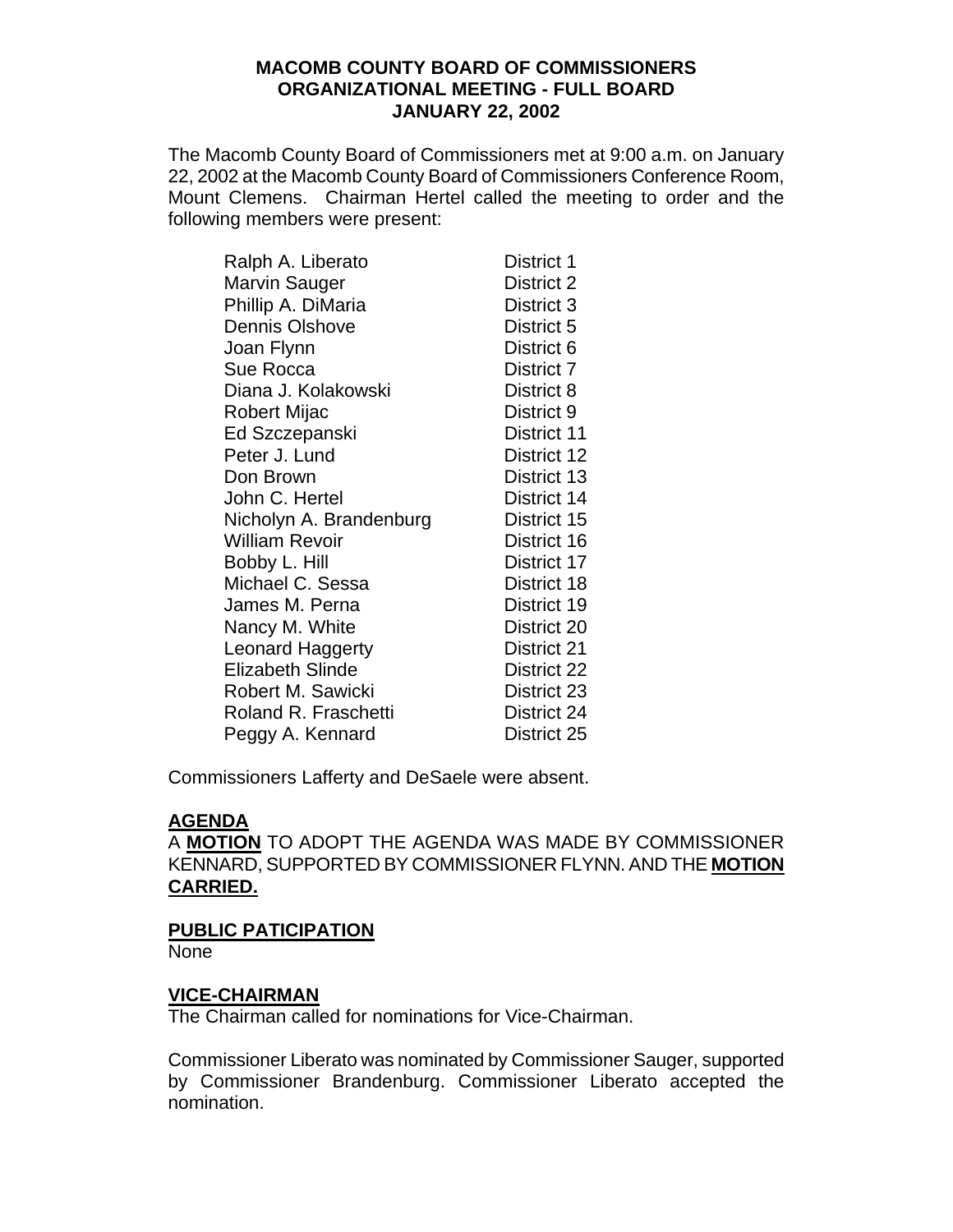A **MOTION** to close nominations was made by Commissioner Haggerty, support by Commission Szczepanski, and the **MOTION CARRIED**.

A **MOTION** WAS MADE BY COMMISSIONER SAUGER, SUPPORTED BY COMMISSIONER ROCCA, THAT COMMISSIONER LIBERATO BE ELECTED UNANIMOUSLY VICE-CHAIRMAN, AND THE **MOTION CARRIED.**

### **COMMISSIONER LIBERATO ELECTED VICE-CHAIRMAN UNANIMOUSLY.**

Vice-Chairman Liberato thanked the Board for their support. He stated he is very pleased to continue his work with Chairman Hertel and the rest of the Board.

### **SERGEANT-AT-ARMS**

The Chairman called for nominations for Sergeant-At-Arms.

Commissioner Sauger was nominated by Commissioner Liberato, supported by Commissioner DiMaria. Commissioner Sauger accepted the nomination.

A **MOTION** to close nominations was made by Commissioner Hill, supported by Commissioner Revoir, and the **MOTION CARRIED**.

A **MOTION** WAS MADE BY COMMISSIONER HAGGERTY, SUPPORTED BY COMMISSIONER OLSHOVE THAT COMMISSIONER SAUGER BE ELECTED UNANIMOUSLY SERGEANT-AT-ARMS, AND THE **MOTION CARRIED.**

### **COMMISSIONER SAUGER ELECTED SERGEANT-AT-ARMS UNIMOUSLY**

Commissioner Sauger thanked the Board for their support.

### **PUBLIC PARTICIPATION**

None

### **ROLL CALL ATTENDANCE**

Ralph A. Liberato **District 1** Marvin Sauger **District 2** Phillip A. DiMaria **District 3** Dennis Olshove District 5 Joan Flynn District 6 Sue Rocca District 7 Diana J. Kolakowski **District 8** Robert Mijac District 9 Ed Szczepanski District 11 Peter J. Lund District 12